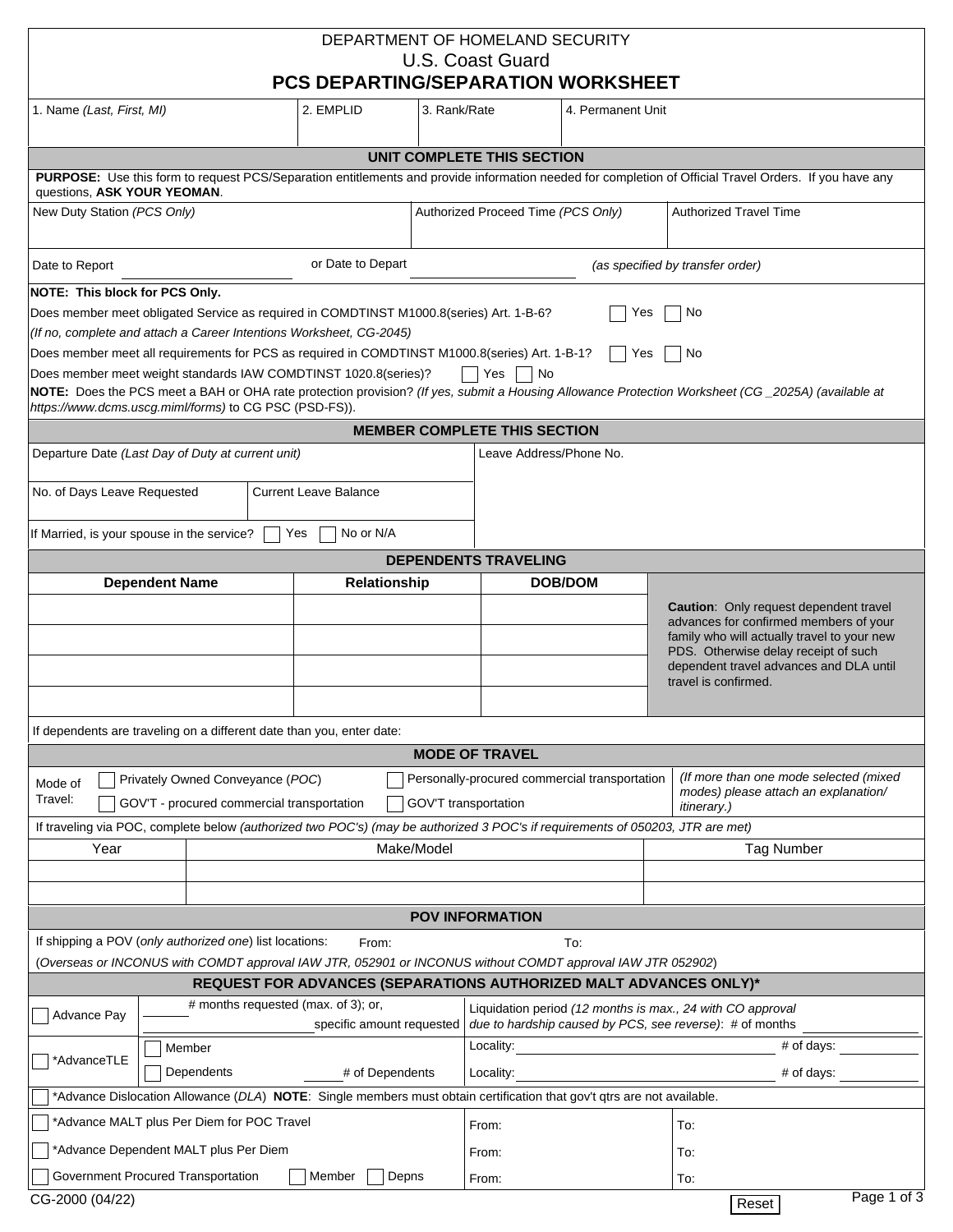| <b>MISCELLANEOUS</b>                                                                          |                                                                                                                                                                                                                                                                                                                                                                                                                                                                                                                                                                                                                                                                                                                                                                                                                                                                                                                                                                                                                                                                                                                                                                                                                                                                                                                                                                                                                                                                                                                                                                                                                                                                                                                 |    |             |  |  |  |
|-----------------------------------------------------------------------------------------------|-----------------------------------------------------------------------------------------------------------------------------------------------------------------------------------------------------------------------------------------------------------------------------------------------------------------------------------------------------------------------------------------------------------------------------------------------------------------------------------------------------------------------------------------------------------------------------------------------------------------------------------------------------------------------------------------------------------------------------------------------------------------------------------------------------------------------------------------------------------------------------------------------------------------------------------------------------------------------------------------------------------------------------------------------------------------------------------------------------------------------------------------------------------------------------------------------------------------------------------------------------------------------------------------------------------------------------------------------------------------------------------------------------------------------------------------------------------------------------------------------------------------------------------------------------------------------------------------------------------------------------------------------------------------------------------------------------------------|----|-------------|--|--|--|
| Do you currently live in government quarters? If yes, enter date you will terminate quarters: | Yes                                                                                                                                                                                                                                                                                                                                                                                                                                                                                                                                                                                                                                                                                                                                                                                                                                                                                                                                                                                                                                                                                                                                                                                                                                                                                                                                                                                                                                                                                                                                                                                                                                                                                                             | No |             |  |  |  |
| Do you hold a government Charge Card?                                                         | Yes                                                                                                                                                                                                                                                                                                                                                                                                                                                                                                                                                                                                                                                                                                                                                                                                                                                                                                                                                                                                                                                                                                                                                                                                                                                                                                                                                                                                                                                                                                                                                                                                                                                                                                             | No |             |  |  |  |
| Do you want to hand carry your SPO-PDR (See Par. 2.E.1, COMDTINST M1080.10l(series))?<br>Yes  |                                                                                                                                                                                                                                                                                                                                                                                                                                                                                                                                                                                                                                                                                                                                                                                                                                                                                                                                                                                                                                                                                                                                                                                                                                                                                                                                                                                                                                                                                                                                                                                                                                                                                                                 |    |             |  |  |  |
| <b>Household Goods</b>                                                                        | It is mandatory to contact your servicing Transportation Officer (T.O.P.S site) to arrange for shipment of household<br>goods whether you're planning a government shipment or you plan to move yourself.<br>I request government shipment of household goods.<br>I request personally procured transportation of household goods (see below for information regarding a<br>PPM move).<br>I request both government shipment and a personally procured move of household goods.<br>I have household good items in non-temporary storage.<br>Please enter the date of your HHGs counseling appointment states are so your SPO will know to have<br>your orders ready in time.                                                                                                                                                                                                                                                                                                                                                                                                                                                                                                                                                                                                                                                                                                                                                                                                                                                                                                                                                                                                                                    |    |             |  |  |  |
| <b>Personally</b><br><b>Procured Move</b><br>(PPM)                                            | In accordance with JTR 051502, an eligible member may personally procure transportation and non temporary<br>storage (NTS) of their household goods (HHG). Members desiring to conduct a personally procured move (PPM)<br>of their HHGs must obtain an approved Application for Do It Yourself Move and Counseling Checklist (DD-2278)<br>from their origin transportation office. Without a DD-2278 from origin, members may only receive reimbursement<br>for any authorized actual cost.<br>A member who personally procures NTS of their HHGs are entitled to reimbursement of NTS cost not to exceed<br>95% of the government's constructed cost. Members desiring self procured NTS must receive approval from their<br>origin transportation office.<br>Payment of the PPM incentive requires certified weight tickets from a government or public scale certified for use<br>within the state for all PPMs regardless of weight allowance, or type of PPM. Certified weight tickets are the sole<br>documents used to determine a member's HHG weight and is used to calculate a member's incentive payment<br>amount. Unlike other services, the Coast Guard requires that both certified weight tickets must be obtained at<br>origin. One weight ticket must indicate the tare (empty) weight of the vehicle/truck/trailer/POV. The second must<br>indicate the gross (loaded) weight of the same vehicle/truck/trailer/POV.<br>In order to expedite the processing of Personally Procured Move (PPM) Claims for retiring and separating USCG<br>personnel, submit an Online EFT Application (https://www.uscg.mil/fincen/enrollmentform/) after the effective date<br>of retirement or separation. |    |             |  |  |  |
| <b>Certified Weight</b><br><b>Tickets not</b><br>obtained or lost/<br>destroyed               | If certified weight tickets were not obtained or were lost or destroyed use of constructive weights may be<br>considered under JTR 051502-D by COMDT (CG-1332). The use of a constructive weight will only be approved<br>when unusual circumstances prevented or made obtaining weight tickets impractical or impossible. Members must<br>ensure that weight scales are open and available at the time of their move. If a member chooses to move when<br>scales are closed (e.g. weekend or holidays) then no incentive will be paid. The member will only be reimbursed<br>for any authorized actual expenses.<br>The following supporting documentation is required to be submitted to COMDT (CG-1332) when requesting the<br>use of constructive weight: (1) Memorandum with a command and transportation officer endorsement explaining<br>why a government or public scale was not available or how weight tickets were lost or destroyed. Include name<br>and telephone numbers of government or public scales used or available, (2) DD Form 1701 (Household Goods<br>Descriptive Inventory) or Surface Deployment Distribution Command (SDDC) weight estimator, (3) Original DD<br>Form 2278, (4) Copy of travel orders and any amendments, (5) SF 1038 (Advance of Funds Application and<br>Account), (6) Legible copy of the vehicle contract if applicable.                                                                                                                                                                                                                                                                                                                                        |    |             |  |  |  |
| <b>HHG</b><br><b>Transportation</b><br>and NTS Upon<br><b>Separation</b>                      | Members who are separating from active duty (other than retirement) from the Coast Guard have 180 days<br>following their separation date to ship their HHGs at government expense. In case of extreme hardship (e.g.<br>medical, legal issues), an extension of this time limit may be authorized/approved by COMDT (CG-1333).<br>Requests must be submitted before the 181 <sup>st</sup> day following separation, otherwise entitlement expires on the<br>181 <sup>st</sup> day. If an extension is approved, the member is liable for all cost of storage at the government rate<br>beginning on the 181 <sup>st</sup> day.<br>Members who are retiring from active duty have 365 days following their retirement date to ship their HHGs at<br>government expense. In cases of education, training or other deserving cases, an extension of this time limit may<br>be authorized/approved by COMDT (CG-1333). Requests must be submitted at least 30 days prior to the one year<br>anniversary of their retirement date; otherwise the entitlement expires after 1 year. If an extension is approved, the<br>member is liable for all costs of storage at the government rate after the first year.                                                                                                                                                                                                                                                                                                                                                                                                                                                                                                       |    |             |  |  |  |
| CG-2000 (04/22)                                                                               | Reset                                                                                                                                                                                                                                                                                                                                                                                                                                                                                                                                                                                                                                                                                                                                                                                                                                                                                                                                                                                                                                                                                                                                                                                                                                                                                                                                                                                                                                                                                                                                                                                                                                                                                                           |    | Page 2 of 3 |  |  |  |